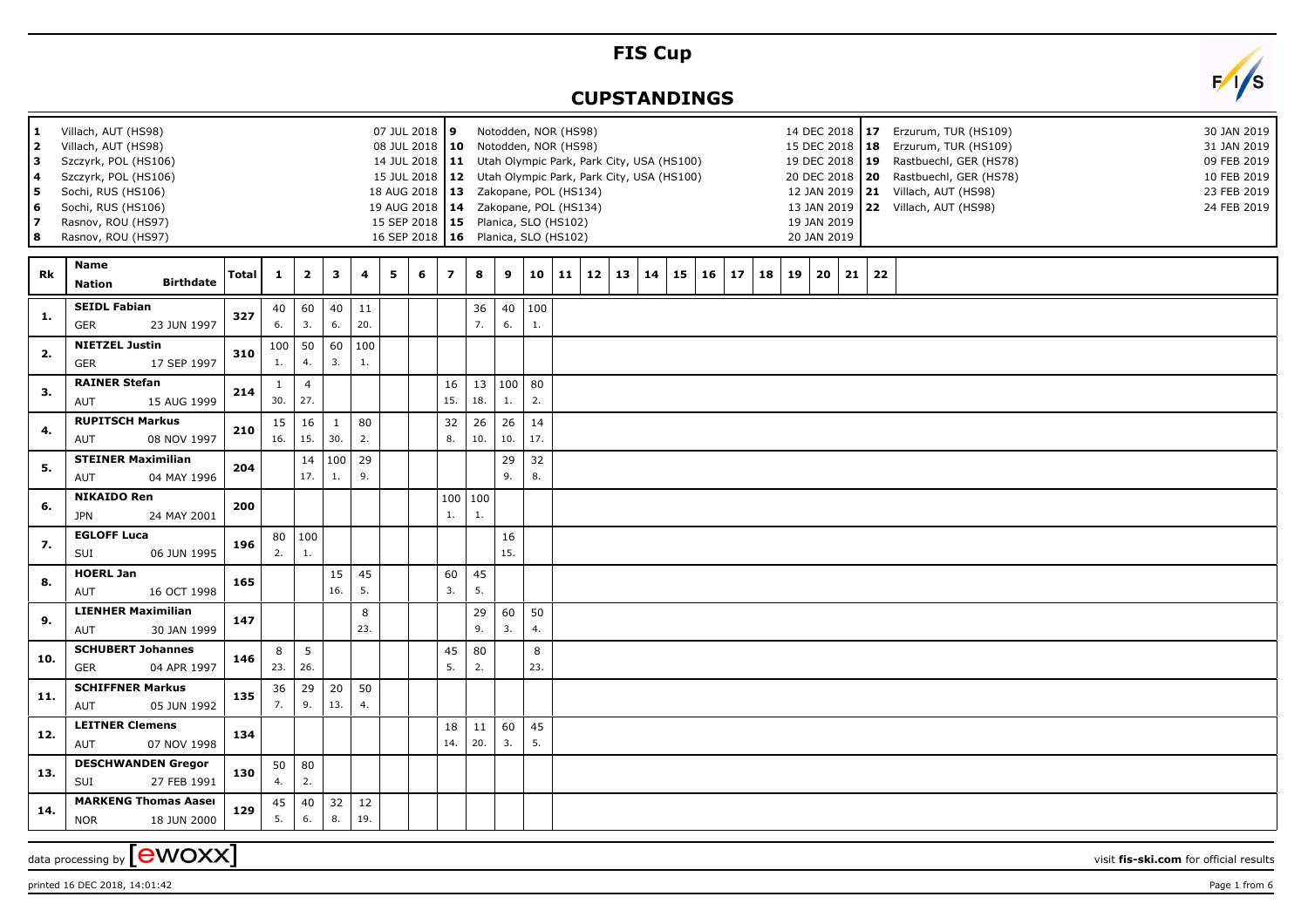| Rk  | Name<br><b>Birthdate</b><br><b>Nation</b>              | Total | $\mathbf{1}$ | $\overline{\mathbf{2}}$   | 3                     | 4         | 5 | 6 | $\overline{z}$ | 8         | 9                   |               | 10 11 | $12 \mid 13$ | 14 | 15 | 16 | 17 | 18 | 19 | 20 | 21 | 22 |  |
|-----|--------------------------------------------------------|-------|--------------|---------------------------|-----------------------|-----------|---|---|----------------|-----------|---------------------|---------------|-------|--------------|----|----|----|----|----|----|----|----|----|--|
| 15. | <b>JUROSZEK Kacper</b><br>05 JUN 2001<br>POL           | 126   | 9.           | $29 \mid 11$<br> 20.      | 50<br>4.              | 9<br>22.  |   |   |                |           | 9<br>22.            | 18<br>14.     |       |              |    |    |    |    |    |    |    |    |    |  |
| 16. | <b>NAKAMURA Naoki</b><br>19 SEP 1996<br><b>JPN</b>     | 125   |              |                           | 80<br>2.              | 45<br>5.  |   |   |                |           |                     |               |       |              |    |    |    |    |    |    |    |    |    |  |
| 17. | <b>RAIMUND Philipp</b><br>23 JUN 2000<br>GER           | 112   |              |                           |                       |           |   |   | 80<br>2.       | 32<br>8.  |                     |               |       |              |    |    |    |    |    |    |    |    |    |  |
| 18. | <b>MAYLAENDER Dominik</b><br>20 MAR 1995<br>GER        | 111   |              |                           |                       |           |   |   | 50<br>4.       | 60<br>3.  | $\mathbf{1}$<br>30. |               |       |              |    |    |    |    |    |    |    |    |    |  |
| 19. | <b>HOFER Thomas</b><br>28 JAN 1996<br>AUT              | 110   | 12<br>19.    | 36<br>7.                  | $\overline{2}$<br>29. | 60<br>3.  |   |   |                |           |                     |               |       |              |    |    |    |    |    |    |    |    |    |  |
| 20. | <b>TOLLINGER Elias</b><br>25 MAR 1995<br>AUT           | 109   | 24<br>11.    | 45<br>5.                  |                       | 18<br>14. |   |   |                |           |                     | 22<br>12.     |       |              |    |    |    |    |    |    |    |    |    |  |
| 21. | <b>AUNE Joakim</b><br><b>NOR</b><br>10 AUG 1993        | 105   |              |                           |                       |           |   |   |                |           | 45<br>5.            | 60<br>3.      |       |              |    |    |    |    |    |    |    |    |    |  |
| 22. | <b>WIENERROITHER Julian</b><br>AUT<br>05 JUL 1999      | 96    |              |                           |                       |           |   |   |                |           | 80<br>2.            | $16\,$<br>15. |       |              |    |    |    |    |    |    |    |    |    |  |
| 22. | <b>MOGEL Zak</b><br><b>SLO</b><br>02 MAR 2001          | 96    | 60<br>3.     |                           |                       | 36<br>7.  |   |   |                |           |                     |               |       |              |    |    |    |    |    |    |    |    |    |  |
| 24. | <b>SCHWANN Mika</b><br>AUT<br>30 JUL 1999              | 92    | 14<br>17.    |                           |                       |           |   |   | 24<br>11.      | 40<br>6.  | 14<br>17.           |               |       |              |    |    |    |    |    |    |    |    |    |  |
| 25. | <b>WINTER Paul</b><br>05 OCT 1997<br>GER               | 77    | 8<br>23.     | 9<br>22.                  |                       |           |   |   | 29<br>9.       | 20<br>13. |                     | 11<br>20.     |       |              |    |    |    |    |    |    |    |    |    |  |
| 26. | <b>NOMME Martti</b><br>07 AUG 1993<br><b>EST</b>       | 72    |              |                           | 36<br>7.              | 36<br>7.  |   |   |                |           |                     |               |       |              |    |    |    |    |    |    |    |    |    |  |
| 27. | <b>WOHLGENANNT Ulrich</b><br>01 AUG 1994<br>AUT        | 64    | 8.           | $32 \mid 32$<br>8.        |                       |           |   |   |                |           |                     |               |       |              |    |    |    |    |    |    |    |    |    |  |
| 28. | <b>ROTH Luca</b><br>14 APR 2000<br>GER                 | 63    |              |                           |                       |           |   |   | 13<br>18.      | 50<br>4.  |                     |               |       |              |    |    |    |    |    |    |    |    |    |  |
| 29. | <b>FUJITA Shinnosuke</b><br><b>JPN</b><br>21 NOV 2000  | 62    |              |                           |                       |           |   |   | 40<br>6.       | 22<br>12. |                     |               |       |              |    |    |    |    |    |    |    |    |    |  |
| 29. | <b>WESTERHEIM Oscar P</b><br>03 JAN 1996<br><b>NOR</b> | 62    |              |                           |                       |           |   |   |                |           | $22$<br>12.         | 40<br>6.      |       |              |    |    |    |    |    |    |    |    |    |  |
| 31. | <b>VODUSEK Lovro</b><br><b>SLO</b><br>28 DEC 2000      | 56    | 18<br>14.    | $\vert$ 15<br>$\vert$ 16. | 12<br>19.             | 11<br>20. |   |   |                |           |                     |               |       |              |    |    |    |    |    |    |    |    |    |  |
| 32. | <b>KANTYKA Przemyslaw</b><br>POL<br>15 DEC 1996        | 54    |              |                           |                       |           |   |   |                |           | 18<br>14.           | 36<br>7.      |       |              |    |    |    |    |    |    |    |    |    |  |
| 33. | <b>LACKNER Thomas</b><br>AUT<br>09 APR 1993            | 51    | 22<br>12.    |                           | 29<br>9.              |           |   |   |                |           |                     |               |       |              |    |    |    |    |    |    |    |    |    |  |

data processing by **CWOXX** visit **fis-ski.com** for official results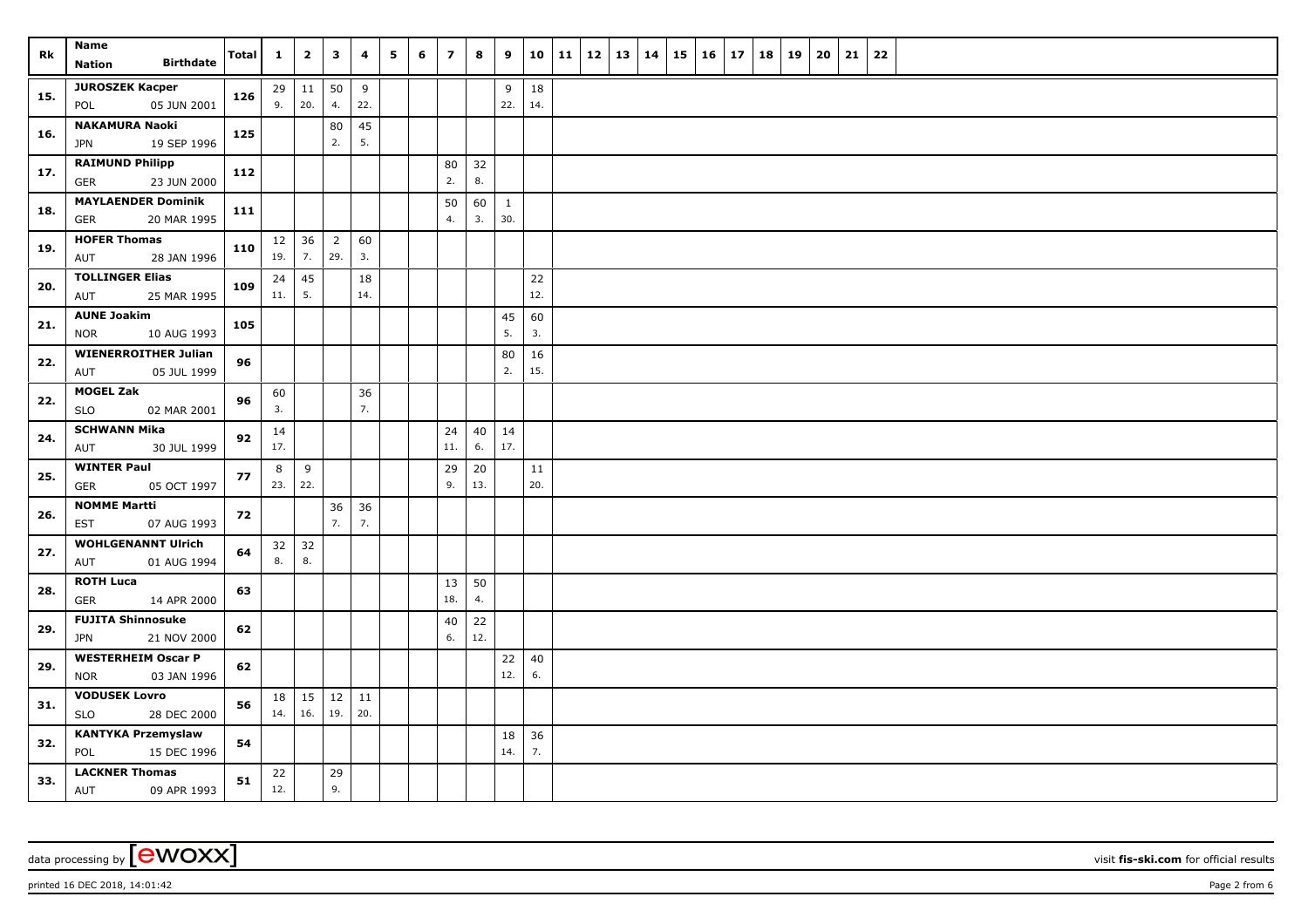| Rk  | Name<br><b>Birthdate</b><br>Nation                  | <b>Total</b> | $\mathbf{1}$ | $\overline{2}$                 | $\mathbf{3}$ | 4         | 5 | 6 | $\overline{z}$        | 8                   | 9         |                       | 10 11 | $12 \mid 13 \mid$ | 14 | 15 | $16 \mid 17$ | 18 | 19 | 20 | 21 | 22 |  |
|-----|-----------------------------------------------------|--------------|--------------|--------------------------------|--------------|-----------|---|---|-----------------------|---------------------|-----------|-----------------------|-------|-------------------|----|----|--------------|----|----|----|----|----|--|
| 33. | <b>FARKAS Hunor</b>                                 | 51           | 6            |                                | 45           |           |   |   |                       |                     |           |                       |       |                   |    |    |              |    |    |    |    |    |  |
|     | 18 SEP 2001<br>ROU                                  |              | 25.          |                                | 5.           |           |   |   |                       |                     |           |                       |       |                   |    |    |              |    |    |    |    |    |  |
| 33. | <b>MALTSEV Kevin</b><br><b>EST</b><br>04 JUL 2000   | 51           |              |                                | 29<br>9.     | 22<br>12. |   |   |                       |                     |           |                       |       |                   |    |    |              |    |    |    |    |    |  |
| 36. | <b>FUCHS Tim</b><br>03 AUG 1997<br><b>GER</b>       | 50           | 15.          | $16 \mid 13$<br>18.            |              |           |   |   |                       |                     | 14<br>17. | $\overline{7}$<br>24. |       |                   |    |    |              |    |    |    |    |    |  |
| 37. | <b>HAHN Julian</b><br><b>GER</b><br>07 NOV 1997     | 48           |              |                                |              |           |   |   | 36<br>7.              | 12<br>19.           |           |                       |       |                   |    |    |              |    |    |    |    |    |  |
| 38. | <b>SATO Yukiya</b><br>19 JUN 1995<br>JPN            | 46           |              |                                | $22$<br>12.  | 24<br>11. |   |   |                       |                     |           |                       |       |                   |    |    |              |    |    |    |    |    |  |
| 38. | <b>VANCURA Tomas</b><br>CZE<br>10 SEP 1996          | 46           |              |                                |              |           |   |   |                       |                     | 26<br>10. | 20<br>13.             |       |                   |    |    |              |    |    |    |    |    |  |
| 40. | <b>WAGNER Lukas</b><br>07 MAR 1995<br><b>GER</b>    | 45           |              | $26 \mid 18$<br>10.   14.      |              |           |   |   |                       | $\mathbf{1}$<br>30. |           |                       |       |                   |    |    |              |    |    |    |    |    |  |
| 41. | <b>POGRAJC Andraz</b><br>26 SEP 1991<br><b>SLO</b>  | 44           |              |                                |              |           |   |   | 26<br>10.             | 18<br>14.           |           |                       |       |                   |    |    |              |    |    |    |    |    |  |
| 42. | <b>BOMBEK Jan</b><br>SLO<br>04 DEC 2001             | 42           |              |                                | 24<br>11.    | 18<br>14. |   |   |                       |                     |           |                       |       |                   |    |    |              |    |    |    |    |    |  |
| 43. | <b>GRUSZKA Mateusz</b><br>POL<br>04 APR 2001        | 40           |              |                                | 10<br>21.    | 14<br>17. |   |   | $\overline{2}$<br>29. | 14<br>17.           |           |                       |       |                   |    |    |              |    |    |    |    |    |  |
| 43. | <b>HUBER Stefan</b><br>AUT<br>08 MAR 1994           | 40           |              |                                |              |           |   |   |                       |                     | 14<br>17. | 26<br>10.             |       |                   |    |    |              |    |    |    |    |    |  |
| 43. | <b>LADEHAUG Anders</b><br>31 OCT 1999<br><b>NOR</b> | 40           |              |                                |              |           |   |   |                       |                     | 40<br>6.  |                       |       |                   |    |    |              |    |    |    |    |    |  |
| 46. | <b>BIEGUN Krzysztof</b><br>21 MAY 1994<br>POL       | 39           |              | $\overline{\mathbf{3}}$<br>28. | 16<br>15.    | 20<br>13. |   |   |                       |                     |           |                       |       |                   |    |    |              |    |    |    |    |    |  |
| 46. | <b>WACKERNELL Julian</b><br>21 JAN 2000<br>AUT      | 39           |              | $\overline{2}$<br>29.          | 11<br>20.    | 26<br>10. |   |   |                       |                     |           |                       |       |                   |    |    |              |    |    |    |    |    |  |
| 48. | <b>BJERKEENGEN Fredrik</b><br>NOR<br>11 NOV 1988    | 38           |              |                                |              |           |   |   |                       |                     | 9<br>22.  | 29<br>9.              |       |                   |    |    |              |    |    |    |    |    |  |
| 49. | <b>GALIANI Mattia</b><br>05 MAY 2002<br>ITA         | 35           |              |                                | 6<br>25.     |           |   |   | 20<br>13.             | 9<br>22.            |           |                       |       |                   |    |    |              |    |    |    |    |    |  |
| 50. | <b>KARLEN Gabriel</b><br>SUI<br>10 MAR 1994         | 34           |              |                                |              |           |   |   |                       |                     | 20<br>13. | 14<br>17.             |       |                   |    |    |              |    |    |    |    |    |  |
| 51. | <b>GRILC Tjas</b><br><b>SLO</b><br>03 SEP 2001      | 33           |              |                                |              |           |   |   | 9<br>22.              | 24<br>11.           |           |                       |       |                   |    |    |              |    |    |    |    |    |  |
| 52. | <b>RESINGER Peter</b><br><b>AUT</b><br>28 JUN 2000  | 32           |              |                                |              |           |   |   |                       |                     | 32<br>8.  |                       |       |                   |    |    |              |    |    |    |    |    |  |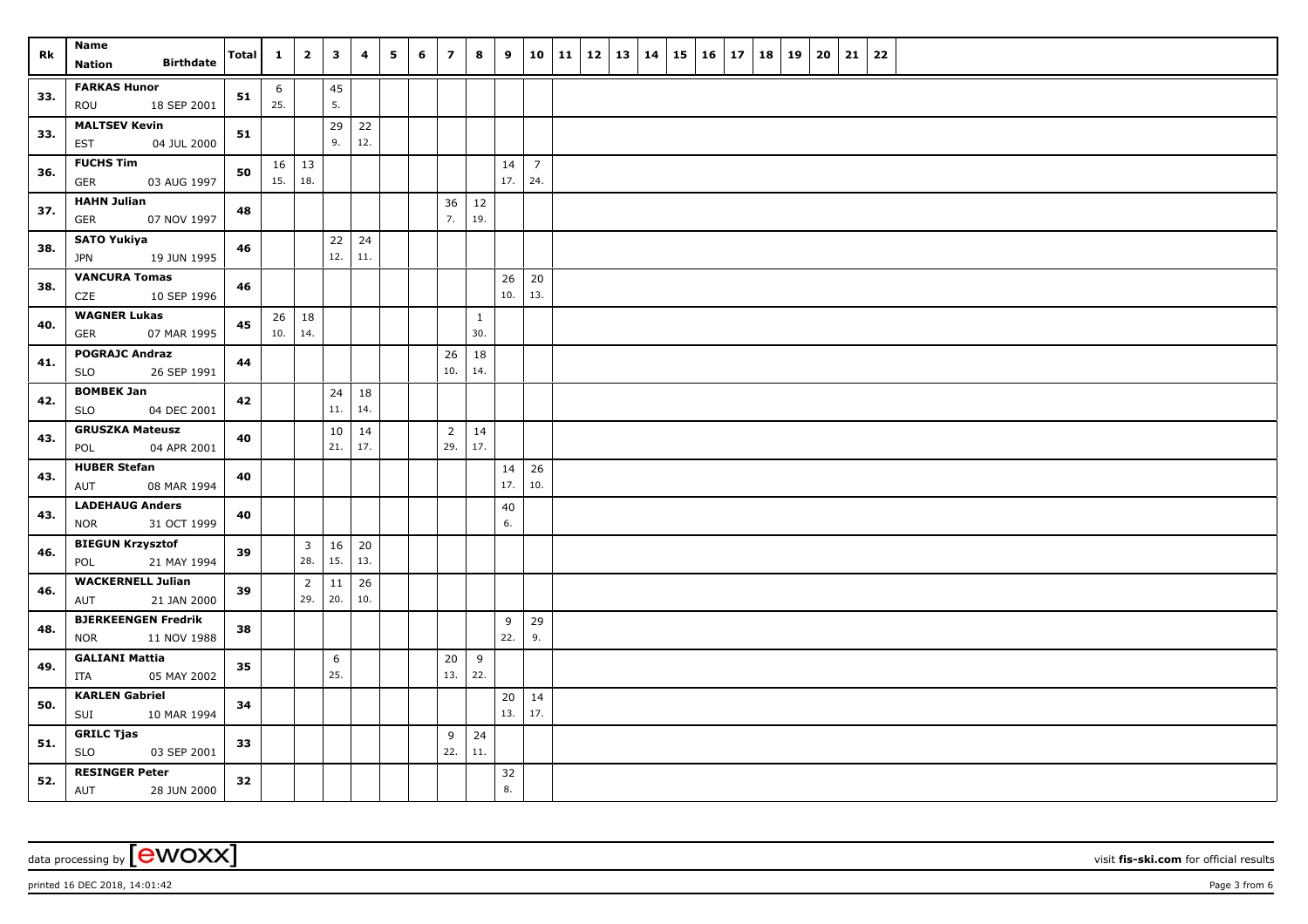| Rk  | Name<br><b>Birthdate</b><br><b>Nation</b>                  | Total      | $\mathbf{1}$           | $\overline{2}$         | $\mathbf{3}$ | 4                              | 5 | 6 | $\overline{z}$ | 8                      | 9                      | 10            | 11 | <b>12</b> | 13 | 14 | $15 \mid 16$ | 17 | 18 | 19 | 20 | 21 | 22 |  |
|-----|------------------------------------------------------------|------------|------------------------|------------------------|--------------|--------------------------------|---|---|----------------|------------------------|------------------------|---------------|----|-----------|----|----|--------------|----|----|----|----|----|----|--|
| 52. | <b>WEIGEL Cedrik</b><br><b>GER</b><br>15 DEC 1998          | 32         |                        |                        |              |                                |   |   | 22<br>12.      | $5\phantom{.0}$<br>26. | $5\phantom{.0}$<br>26. |               |    |           |    |    |              |    |    |    |    |    |    |  |
| 52. | <b>SELL Adrian</b><br>${\sf GER}$<br>28 APR 1998           | 32         |                        | $6\phantom{.}6$<br>25. |              |                                |   |   |                |                        |                        | 26<br>10.     |    |           |    |    |              |    |    |    |    |    |    |  |
| 55. | <b>REISENAUER Janni</b><br>07 NOV 1997<br>AUT              | 31         | 13<br>18.              |                        | 18<br>14.    |                                |   |   |                |                        |                        |               |    |           |    |    |              |    |    |    |    |    |    |  |
| 56. | <b>PRESECNIK Jernej</b><br><b>SLO</b><br>18 JAN 2002       | 30         | 10 <sup>1</sup><br>21. | 20<br>13.              |              |                                |   |   |                |                        |                        |               |    |           |    |    |              |    |    |    |    |    |    |  |
| 56. | OI Shun<br>23 MAY 2001<br><b>JPN</b>                       | 30         |                        |                        |              |                                |   |   | 14<br>17.      | 16<br>15.              |                        |               |    |           |    |    |              |    |    |    |    |    |    |  |
| 58. | <b>STOSEL Kacper</b><br>07 JAN 2001<br>POL                 | 29         |                        |                        | 14<br>17.    | 15<br>16.                      |   |   |                |                        |                        |               |    |           |    |    |              |    |    |    |    |    |    |  |
| 59. | <b>HAUSWIRTH Sandro</b><br>SUI<br>29 AUG 2000              | 26         | $\overline{2}$<br>29.  | 24<br>11.              |              |                                |   |   |                |                        |                        |               |    |           |    |    |              |    |    |    |    |    |    |  |
| 59. | <b>HAAGEN David</b><br>06 APR 2002<br>AUT                  | 26         |                        | 26<br>10.              |              |                                |   |   |                |                        |                        |               |    |           |    |    |              |    |    |    |    |    |    |  |
| 59. | <b>INGEBRIGTSEN Christian</b><br>14 APR 1994<br><b>NOR</b> | ${\bf 26}$ |                        |                        |              |                                |   |   |                |                        | $10\,$<br>21.          | 16<br>15.     |    |           |    |    |              |    |    |    |    |    |    |  |
| 62. | <b>SOEBERG Sigurd Nymoel</b><br><b>NOR</b><br>31 AUG 1994  | 25         |                        |                        |              |                                |   |   |                |                        | 15<br>16.              | $10\,$<br>21. |    |           |    |    |              |    |    |    |    |    |    |  |
| 63. | <b>ROMBACH Sebastian</b><br><b>GER</b><br>22 JUL 1996      | 22         |                        | 22<br>12.              |              |                                |   |   |                |                        |                        |               |    |           |    |    |              |    |    |    |    |    |    |  |
| 63. | <b>KYTOSAHO Niko</b><br><b>FIN</b><br>18 DEC 1999          | ${\bf 22}$ | 22<br>12.              |                        |              |                                |   |   |                |                        |                        |               |    |           |    |    |              |    |    |    |    |    |    |  |
| 65. | <b>SKUPIEN Damian</b><br>21 SEP 1999<br>POL                | 21         |                        |                        |              | 13<br>18.                      |   |   |                | 8<br>23.               |                        |               |    |           |    |    |              |    |    |    |    |    |    |  |
| 66. | <b>HOLUB Benedikt</b><br>CZE<br>02 OCT 2000                | 20         |                        |                        |              |                                |   |   | $10\,$<br>21.  | 10<br>21.              |                        |               |    |           |    |    |              |    |    |    |    |    |    |  |
| 67. | <b>HAFNAR Mark</b><br>11 APR 2002<br><b>SLO</b>            | 19         | 11<br>20.              | $8\phantom{1}$<br>23.  |              |                                |   |   |                |                        |                        |               |    |           |    |    |              |    |    |    |    |    |    |  |
| 67. | <b>HAUKEDAL Richard</b><br><b>NOR</b><br>31 AUG 1996       | 19         |                        |                        |              |                                |   |   |                |                        | $\overline{7}$<br>24.  | 12<br>19.     |    |           |    |    |              |    |    |    |    |    |    |  |
| 69. | <b>CHOI Heung Chul</b><br><b>KOR</b><br>03 DEC 1981        | 18         |                        |                        |              |                                |   |   | 15<br>16.      | $\overline{3}$<br>28.  |                        |               |    |           |    |    |              |    |    |    |    |    |    |  |
| 70. | <b>DOLEZEL Dusan</b><br>CZE<br>05 JUN 1998                 | 17         |                        |                        |              |                                |   |   | 11<br>20.      | 6<br>25.               |                        |               |    |           |    |    |              |    |    |    |    |    |    |  |
| 71. | <b>ZAMBELLI Gabriele</b><br>08 MAR 1999<br>ITA             | 16         |                        |                        | 13<br>18.    | $\overline{\mathbf{3}}$<br>28. |   |   |                |                        |                        |               |    |           |    |    |              |    |    |    |    |    |    |  |

data processing by **CWOXX** visit **fis-ski.com** for official results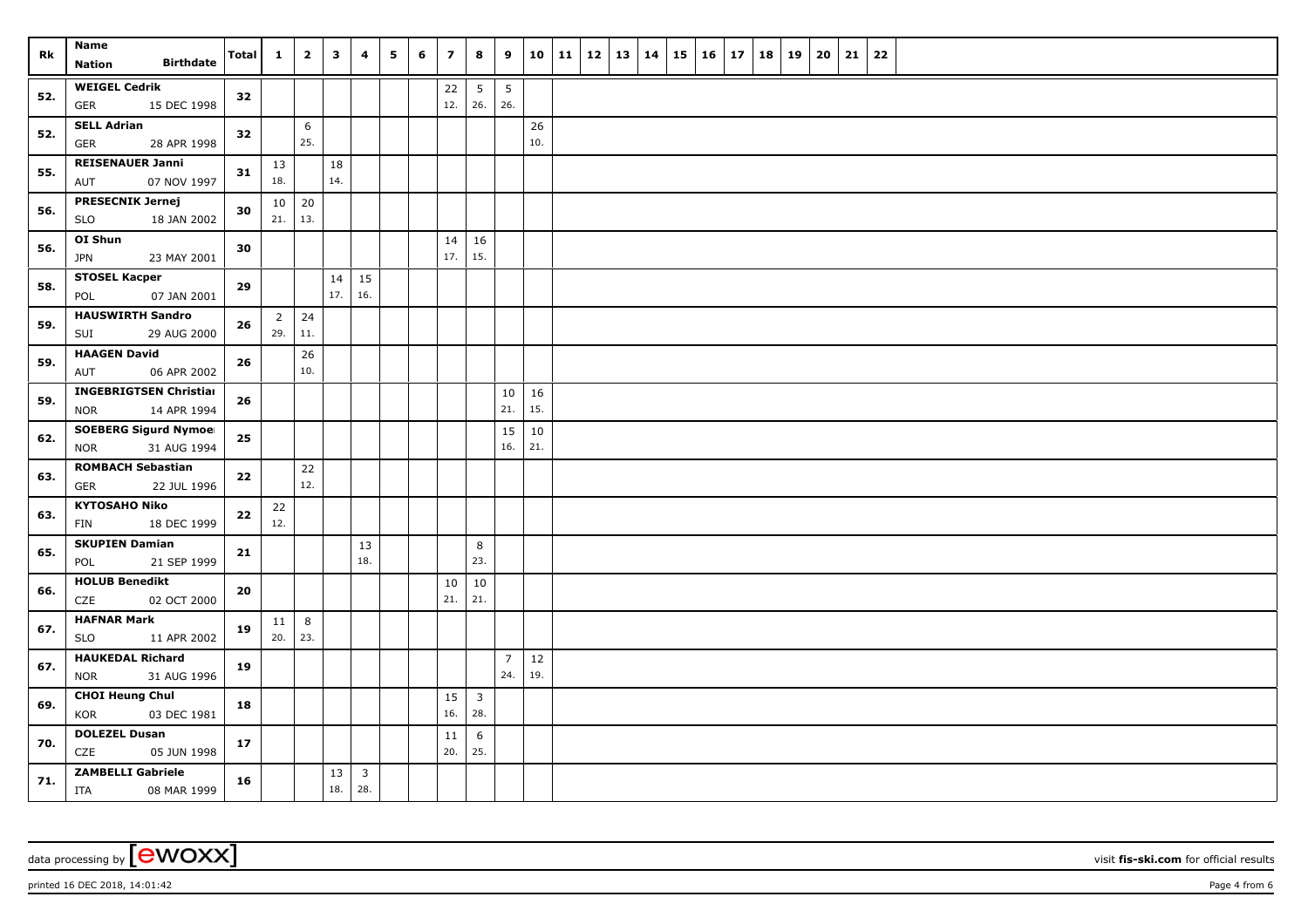| Rk  | <b>Name</b>                                                | Total                    | $\mathbf{1}$   | $\overline{2}$ | $\mathbf{3}$   | 4              | 5 | 6 | $\overline{z}$ | 8                     | 9                      |                       | 10   11   12   13   14 |  | 15 | $16 \mid 17$ | 18 | 19 | 20 | 21 | 22 |  |
|-----|------------------------------------------------------------|--------------------------|----------------|----------------|----------------|----------------|---|---|----------------|-----------------------|------------------------|-----------------------|------------------------|--|----|--------------|----|----|----|----|----|--|
|     | <b>Birthdate</b><br>Nation                                 |                          |                |                |                |                |   |   |                |                       |                        |                       |                        |  |    |              |    |    |    |    |    |  |
| 71. | <b>SOEGARD Jonas Gropen</b>                                | 16                       |                |                |                |                |   |   |                |                       | 11                     | $5\phantom{.0}$       |                        |  |    |              |    |    |    |    |    |  |
|     | 31 JUL 1996<br><b>NOR</b>                                  |                          |                |                |                |                |   |   |                |                       | 20.                    | 26.                   |                        |  |    |              |    |    |    |    |    |  |
| 73. | <b>OSTERC Aljaz</b>                                        | 15                       |                |                |                |                |   |   |                | 15                    |                        |                       |                        |  |    |              |    |    |    |    |    |  |
|     | <b>SLO</b><br>02 MAR 1999                                  |                          |                |                |                |                |   |   |                | 16.                   |                        |                       |                        |  |    |              |    |    |    |    |    |  |
| 73. | <b>MARUSIAK Yevhen</b><br>16 MAR 2000<br><b>UKR</b>        | 15                       |                |                | 8<br>23.       |                |   |   |                | $\overline{7}$<br>24. |                        |                       |                        |  |    |              |    |    |    |    |    |  |
|     | <b>ERIKSEN Sander Vossan</b>                               |                          |                |                |                |                |   |   |                |                       |                        |                       |                        |  |    |              |    |    |    |    |    |  |
| 75. | 29 DEC 2000<br><b>NOR</b>                                  | 13                       |                |                |                |                |   |   |                |                       | $\overline{3}$<br>28.  | 10<br>21.             |                        |  |    |              |    |    |    |    |    |  |
|     | <b>SELCER Radek</b>                                        |                          |                |                | $\overline{7}$ | $\overline{4}$ |   |   | $\mathbf{1}$   |                       |                        |                       |                        |  |    |              |    |    |    |    |    |  |
| 76. | CZE<br>10 AUG 2001                                         | 12                       |                |                | 24.            | 27.            |   |   | 30.            |                       |                        |                       |                        |  |    |              |    |    |    |    |    |  |
|     | <b>KOTIK Kiril</b>                                         |                          |                |                |                |                |   |   | $12\,$         |                       |                        |                       |                        |  |    |              |    |    |    |    |    |  |
| 76. | 02 NOV 1998<br><b>RUS</b>                                  | 12                       |                |                |                |                |   |   | 19.            |                       |                        |                       |                        |  |    |              |    |    |    |    |    |  |
|     | <b>KAVILO Henri</b>                                        |                          |                | 12             |                |                |   |   |                |                       |                        |                       |                        |  |    |              |    |    |    |    |    |  |
| 76. | <b>FIN</b><br>05 JUL 1999                                  | 12                       |                | 19.            |                |                |   |   |                |                       |                        |                       |                        |  |    |              |    |    |    |    |    |  |
| 79. | <b>ALAMOMMO Andreas</b>                                    | 11                       | $\overline{4}$ | $\overline{7}$ |                |                |   |   |                |                       |                        |                       |                        |  |    |              |    |    |    |    |    |  |
|     | 23 DEC 1998<br>FIN                                         |                          | 27.            | 24.            |                |                |   |   |                |                       |                        |                       |                        |  |    |              |    |    |    |    |    |  |
| 80. | <b>VALTINER Noah</b>                                       | 10                       |                | $10\,$         |                |                |   |   |                |                       |                        |                       |                        |  |    |              |    |    |    |    |    |  |
|     | AUT<br>10 MAY 1999                                         |                          |                | 21.            |                |                |   |   |                |                       |                        |                       |                        |  |    |              |    |    |    |    |    |  |
| 80. | <b>KVEDER Miha</b>                                         | 10                       |                |                | 10             |                |   |   |                |                       |                        |                       |                        |  |    |              |    |    |    |    |    |  |
|     | <b>SLO</b><br>18 OCT 1993                                  |                          |                |                | 21.            |                |   |   |                |                       |                        |                       |                        |  |    |              |    |    |    |    |    |  |
| 82. | <b>MAYLAENDER Axel</b>                                     | 9                        | 9              |                |                |                |   |   |                |                       |                        |                       |                        |  |    |              |    |    |    |    |    |  |
|     | GER<br>02 AUG 1998                                         |                          | 22.            |                |                |                |   |   |                |                       |                        |                       |                        |  |    |              |    |    |    |    |    |  |
| 82. | <b>SOLBERG Christian Roes</b><br>26 SEP 1999<br><b>NOR</b> | 9                        |                |                |                |                |   |   |                |                       | $5\overline{)}$<br>26. | $\overline{4}$<br>27. |                        |  |    |              |    |    |    |    |    |  |
|     | <b>CHO Sungwoo</b>                                         |                          |                |                |                |                |   |   |                |                       |                        |                       |                        |  |    |              |    |    |    |    |    |  |
| 84. | KOR<br>01 JAN 2000                                         | 8                        |                |                |                |                |   |   | 8<br>23.       |                       |                        |                       |                        |  |    |              |    |    |    |    |    |  |
|     | <b>NISHIMORI Kaito</b>                                     |                          |                |                |                |                |   |   | $\overline{7}$ |                       |                        |                       |                        |  |    |              |    |    |    |    |    |  |
| 85. | JPN<br>06 JUL 1999                                         | $\overline{\phantom{a}}$ |                |                |                |                |   |   | 24.            |                       |                        |                       |                        |  |    |              |    |    |    |    |    |  |
|     | <b>MADSEN Joergen</b>                                      |                          |                |                |                |                |   |   |                |                       | $\overline{7}$         |                       |                        |  |    |              |    |    |    |    |    |  |
| 85. | 22 MAR 1994<br><b>NOR</b>                                  | $\overline{z}$           |                |                |                |                |   |   |                |                       | 24.                    |                       |                        |  |    |              |    |    |    |    |    |  |
| 85. | <b>OEDEGAARD Jesper</b>                                    | $\overline{z}$           |                |                |                |                |   |   |                |                       |                        | $\overline{7}$        |                        |  |    |              |    |    |    |    |    |  |
|     | 02 AUG 1998<br><b>NOR</b>                                  |                          |                |                |                |                |   |   |                |                       |                        | 24.                   |                        |  |    |              |    |    |    |    |    |  |
| 85. | <b>ROBNIK Luka</b>                                         | $\overline{z}$           |                |                |                | $\overline{7}$ |   |   |                |                       |                        |                       |                        |  |    |              |    |    |    |    |    |  |
|     | <b>SLO</b><br>25 OCT 2001                                  |                          |                |                |                | 24.            |   |   |                |                       |                        |                       |                        |  |    |              |    |    |    |    |    |  |
| 89. | <b>NIZNIK Adam</b>                                         | 6                        |                |                |                | 6              |   |   |                |                       |                        |                       |                        |  |    |              |    |    |    |    |    |  |
|     | POL<br>07 OCT 2002                                         |                          |                |                |                | 25.            |   |   |                |                       |                        |                       |                        |  |    |              |    |    |    |    |    |  |
| 89. | <b>GASIENICA Patrick</b>                                   | 6                        |                |                |                |                |   |   | 6<br>25.       |                       |                        |                       |                        |  |    |              |    |    |    |    |    |  |
|     | <b>USA</b><br>28 NOV 1998                                  |                          |                |                |                |                |   |   |                |                       |                        |                       |                        |  |    |              |    |    |    |    |    |  |

data processing by **CWOXX** wisit **fis-ski.com** for official results